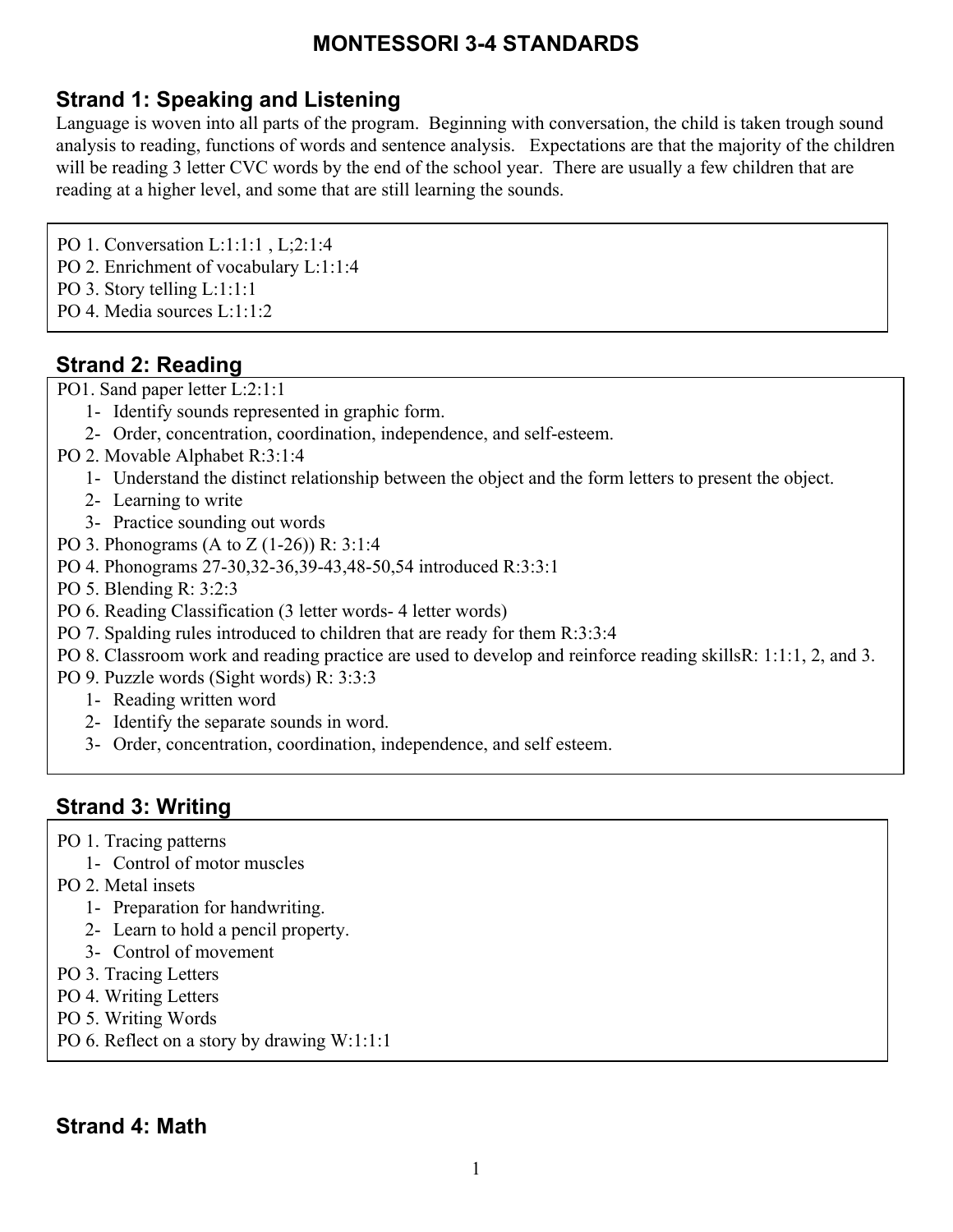PO 1. Number Rods M:1:2:4 and M:1:2:5 1- Learn that each quantity has a separate name, and that each name stands for a separate quantity. 2- Make the correct response between spoken number and its quantity. 3- Develop the concept of number order. PO 2. Sand paper numerals M:1:1:3 1- Making the appropriate association between written symbols and spoken words. 2- Preparation for writing. 3- Preparation for the association of quantity and number. PO 3. Spindle box M:1:1:3 1- To introduce zero. 2- Learn zero as the empty set. PO 4. Numerals and counters. M:1:1:2 1- To place numerals in the correct sequence 2- Introduce the concept of odd and even numerals. PO 5. Short bead stair M:1:2:5 1- To prepare the child for the use of the bead bars with the teen and ten board. 2- Development of the concept of exactness. PO 6. Teen board quantity M:3:1:1 1- To learn the teen quantities and their sequence. PO 7. Ten board quantity M:3:1:1 1- To learn the names of the quantity. (10, 20, 30…90) PO 8. One hundred board and numerals. M:1:1:1 1- To reinforce the sequence of numerals 1-100. PO 9. Chains 1-10 M:2:1:5 1- Reinforce linear counting 2- Begin skip counting. PO 10. Introduction to the decimal system quantity M:1:2:5 1- Learn the names of the quantities unit, 10, 100, 1000 PO 11.Introduction to the decimal system symbols M:1:2:5 1- Learn the symbols for the quantities of the units 10,100,1000 PO12. Introduction to stamp game 1- Introduction to addition PO 13. Strip Board 1- Introduction to addition 2- Visual discrimination of addends PO 14. Geometric shapes 1- 2 dimensional 2- 3 dimensional PO 15. Clock PO 16. Money PO. 17. Measurement 1- Length 2- Weight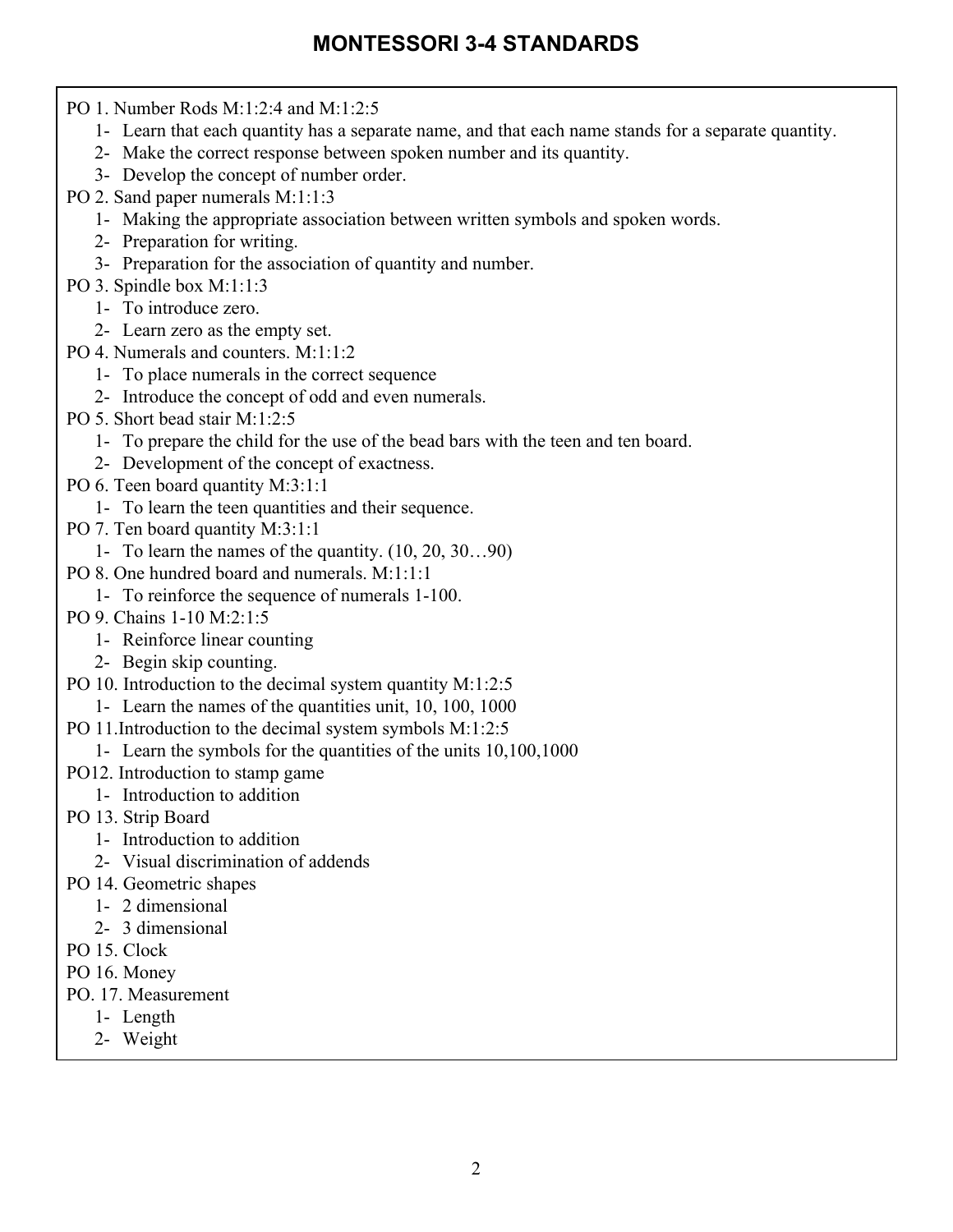#### **Strand 4: Culture**

PO 1. Geography -Puzzle Maps -Weather -Continents -Land and water Form -Parts of Earth -Globe PO 2. Biology -Life Cycle of a Plant -External Body Parts -Parts of Plants -Parts of tree -Hygiene and Care of the Body -Parts of flower -Botany cabinet -Senses PO 3. Life & Physical Science -Seasons -Solar system -Day and Night -Living and non-living -Experimenting with water, Air, Sounds -Life Cycle of Animals -Parts of an Animal -Classification of Animals -Gravity -Rainbow -Magnets PO 4. Art -Cutting -Gluing -Clay -Painting -Drawing PO 5. Social Studies - Earth Day - International Day- different cultures - Safety - Career Day - Community Helpers

- Family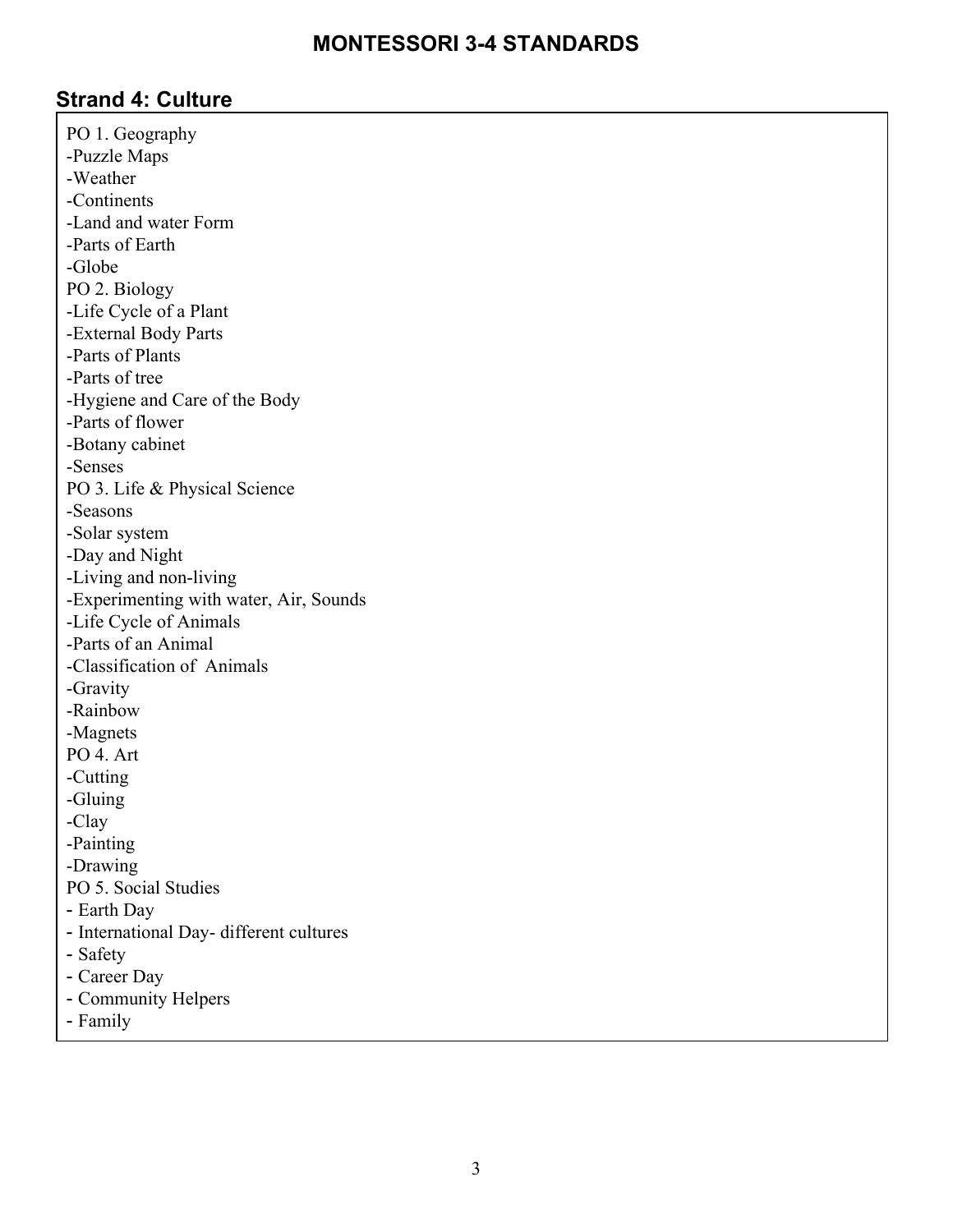#### **Strand 5: Practical Life**

PO 1. Movement -Standing -Walking -Carrying a tray -Lifting a tray -Sitting -Carrying a chair -Rolling a rug or place mat -Sitting on a chair at a table -Walking on the line PO 2. Care of self/ Care of Environment -Pouring wet and dry -Crumbing a tray -Spooning -Dusting a table -Sorting -Polishing metal -Sponge squeezing -Arranging flowers -Washing hands -Caring for indoor plants -Dressing frames - Buttons - Zipper - Snap - Buckles - Tie -Gardening -Putting on a coat PO 3. Grace and Courtesy -Greeting -Handing or offering -Using manners -Answering the door -Inviting guests in

#### **Strand 6: Sensorial**

PO. 1 Visual Discrimination of Size -Cylinder Blocks -Pink tower -Broad stair - Red Rods/ Long stairs -Knobless Cylinders Binomial cube -Trinomial cube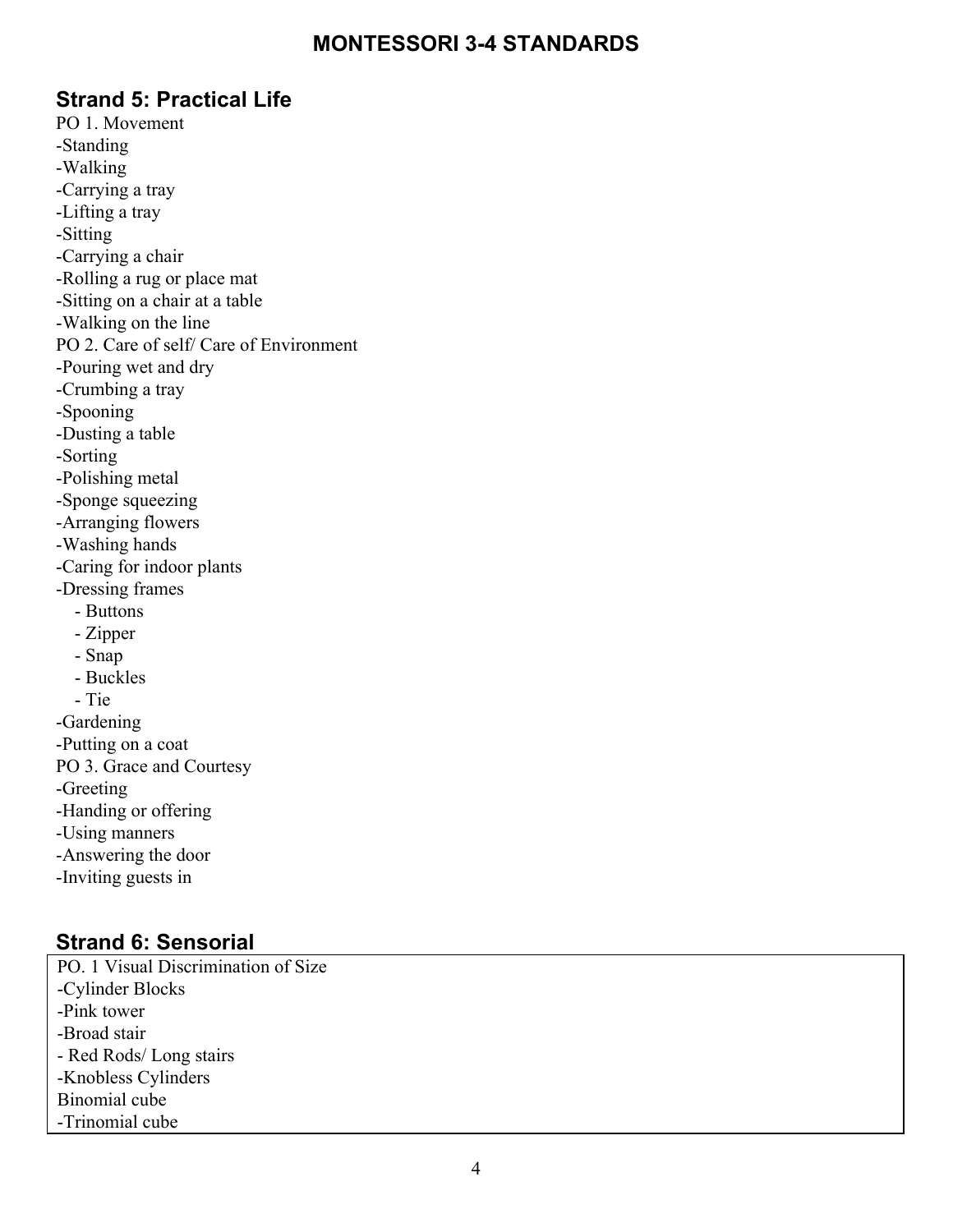PO2: Visual discrimination of Color -Color Tablets PO 3: Discrimination of Shapes -Geometry cabinet and Cards -Triangular box -Rectangular box A and B -Large hexagonal -Small hexagonal -Botany cabinet and cards PO4: Tactile Senses -Rough and smooth boards -Rough and Smooth tablet -Fabrics PO 5: Complex Senses -Baric tablets -Thermic Tablets PO 6: Steriognostic - Geometric solids -Mystery Bag PO 7: Sense of Hearing - Sound Cylinders

### **Strand 7: Arabic**

PO 1. Speaking Listening

- Conversation
- Enrichment of vocabulary
- Story telling
- PO 2. Reading
	- Identify sounds
	- Letter recognition
	- Introduction to vowels
	- Reading words
- PO 3. Writing
	- Tracing letters
	- Writing letters
	- Writing words

#### **Strand 8: Quran**

PO 1. Memorization: Surat al Fatiha, Surat al Feel- Surat al Nas (more or less depending on the level of the child)